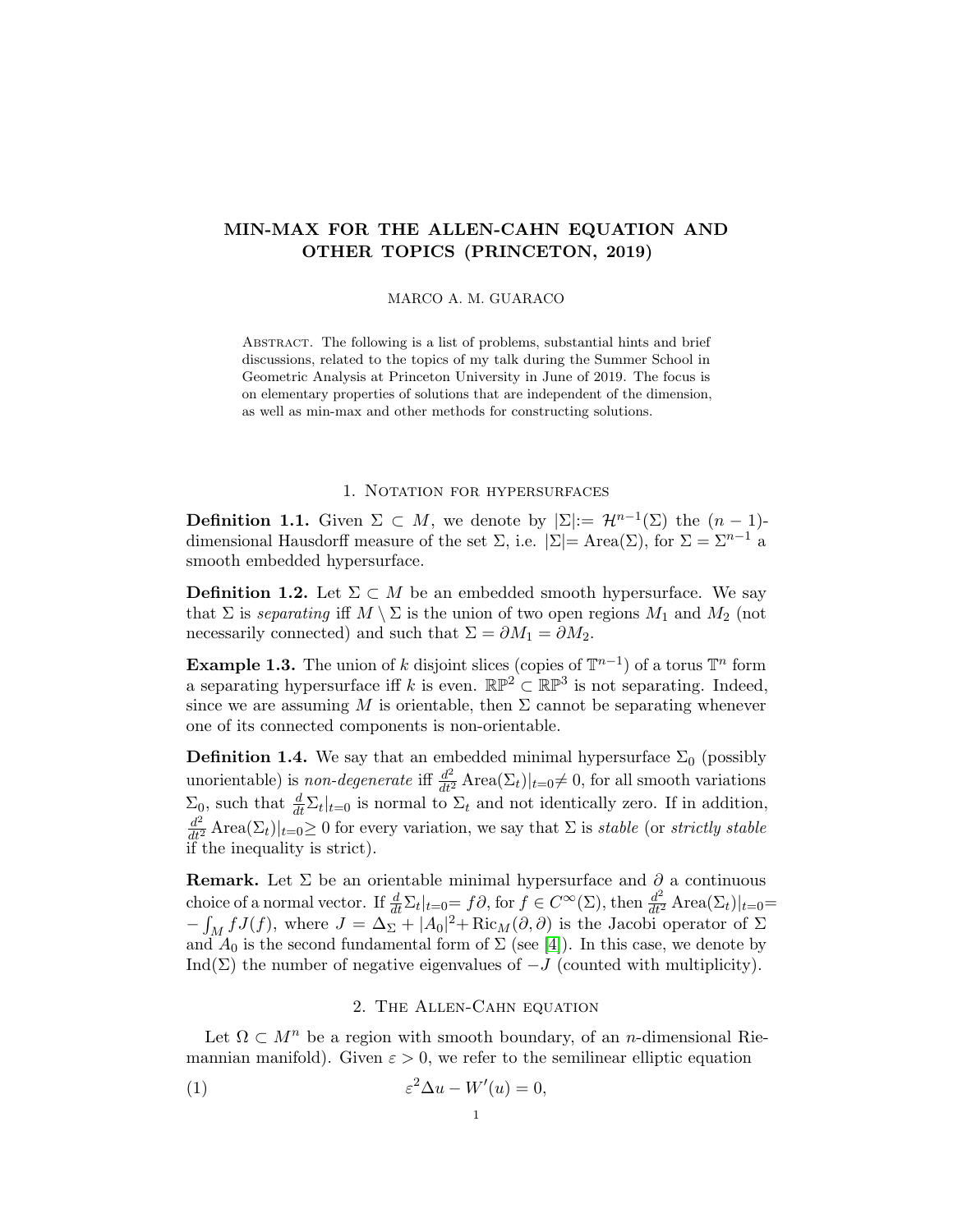where  $u : \Omega \to \mathbb{R}$  is a  $C^2(\Omega)$  function and  $W(u) = (1 - u^2)^2/4$ , as the Allen-Cahn equation.

Notice that the constants  $\pm 1$  and 0 satisfy [\(1\)](#page-0-0). We refer to these as *trivial* solutions of  $(1)$ . A simple computation shows that  $(1)$  is the Euler-Lagrange equation of the energy

<span id="page-1-0"></span>(2) 
$$
E_{\varepsilon}(u) = \int_M \varepsilon \frac{|\nabla u|^2}{2} + \frac{W(u)}{\varepsilon}
$$

as a functional on the Sobolev space  $W^{1,2}(M)$ , i.e. u solves [\(1\)](#page-0-0) iff it is a critical point of  $E_{\varepsilon}$ .

**Definition 2.1.** If u solves [\(1\)](#page-0-0), we denote by  $\text{Ind}(u)$  the number of negative eigenvalues of the linearized operator  $-L_u$  where  $L_u = \varepsilon^2 \Delta - W''(u)$ . Notice that  $E''_{\varepsilon}(u)(\phi, \phi) = -\int_M \phi L_u \phi$ .

Exercise 1 ( $\varepsilon$ -scaling). If u satisfies [\(1\)](#page-0-0) on  $(M, g)$ , then u satisfies (1) with  $\varepsilon = 1$  on the rescaled metric  $(M, \varepsilon^{-2}g)$ .

**Exercise 2** ( $\pm 1$  are the solution with lowest energy). Show that  $\pm 1$  are the only global minimizers and  $E_{\varepsilon}(\pm 1) = 0$ .

**Exercise 3** (0 is the solution with highest energy). Show that if u is any non zero solution of [\(1\)](#page-0-0) (not necessarily trivial) then  $E_{\varepsilon}(u) < E_{\varepsilon}(0)$ .

Hint: integrate by parts in [\(2\)](#page-1-0), substitute  $\varepsilon^2 \Delta u = u^3 - u$  and simplify.

**Exercise 4** (The 1-D canonical solution). On  $\mathbb{R}$ , there is only one entire non-trivial solution to [\(1\)](#page-0-0) with finite energy given by  $\psi(t/\varepsilon) = \tanh(\frac{t/\varepsilon}{\sqrt{2}})$  (modulo translations and reflections). The energy constant  $E_{\varepsilon}(\psi)$  does not depend on  $\varepsilon$ and we denote it by  $\sigma = E_{\varepsilon}(\psi)$ .

## 3. Connection to minimal hypersurfaces

<span id="page-1-2"></span>Informally, we expect  $\{u = 0\}$  to converge to a minimal hypersurface  $\Sigma^{n-1}$  $M^n$  (which is perhaps singular). Moreover,  $\lim_{\varepsilon \to 0} E_{\varepsilon}(u) = \sigma |\Sigma|$ . There are elementary heuristic arguments supporting such expectations (examples can be found on [\[13\]](#page-8-0) and <math.stanford.edu/~ryzhik/BANFF/delpino.pdf>). The following are precise versions of this fact.

**Theorem 3.1** (Pacard-Ritoré [\[12\]](#page-8-1) (see also [\[11,](#page-8-2) [2\]](#page-7-1))). Given  $\Sigma \subset M$  a smooth, separating, non-degenerate minimal hypersurface, there exists  $\varepsilon_0 > 0$ , such that for every  $\varepsilon \in (0, \varepsilon_0)$  there is a solution u to [\(1\)](#page-0-0) such that  $\{u = 0\} \to \Sigma$  as a smooth graph. Moreover,  $\lim_{\varepsilon \to 0} E_{\varepsilon}(u) = \sigma |\Sigma|$  and  $\text{Ind}(\Sigma) = \text{Ind}(u)$ .

Theorem 3.2 (Hutchinson-Tonegawa-Wickramasekera-Guaraco [\[8\]](#page-7-2) (see also  $[9, 14]$  $[9, 14]$  $[9, 14]$ ). Assume there is a sequence of solutions  $u = u_k$  to [\(1\)](#page-0-0), with  $\varepsilon = \varepsilon_k \to 0$ , such that

<span id="page-1-1"></span>(3) 
$$
\sup_{\varepsilon} (||u||_{L^{\infty}(\Omega)} + E_{\varepsilon}(u) + \text{Ind}(u)) < +\infty,
$$

then  $\{u=0\}$  converges (with respect to the Hausdorff distance) to a minimal hypersurface  $\Sigma$ , which is embedded outside of a set of dimension at most  $n-8$ .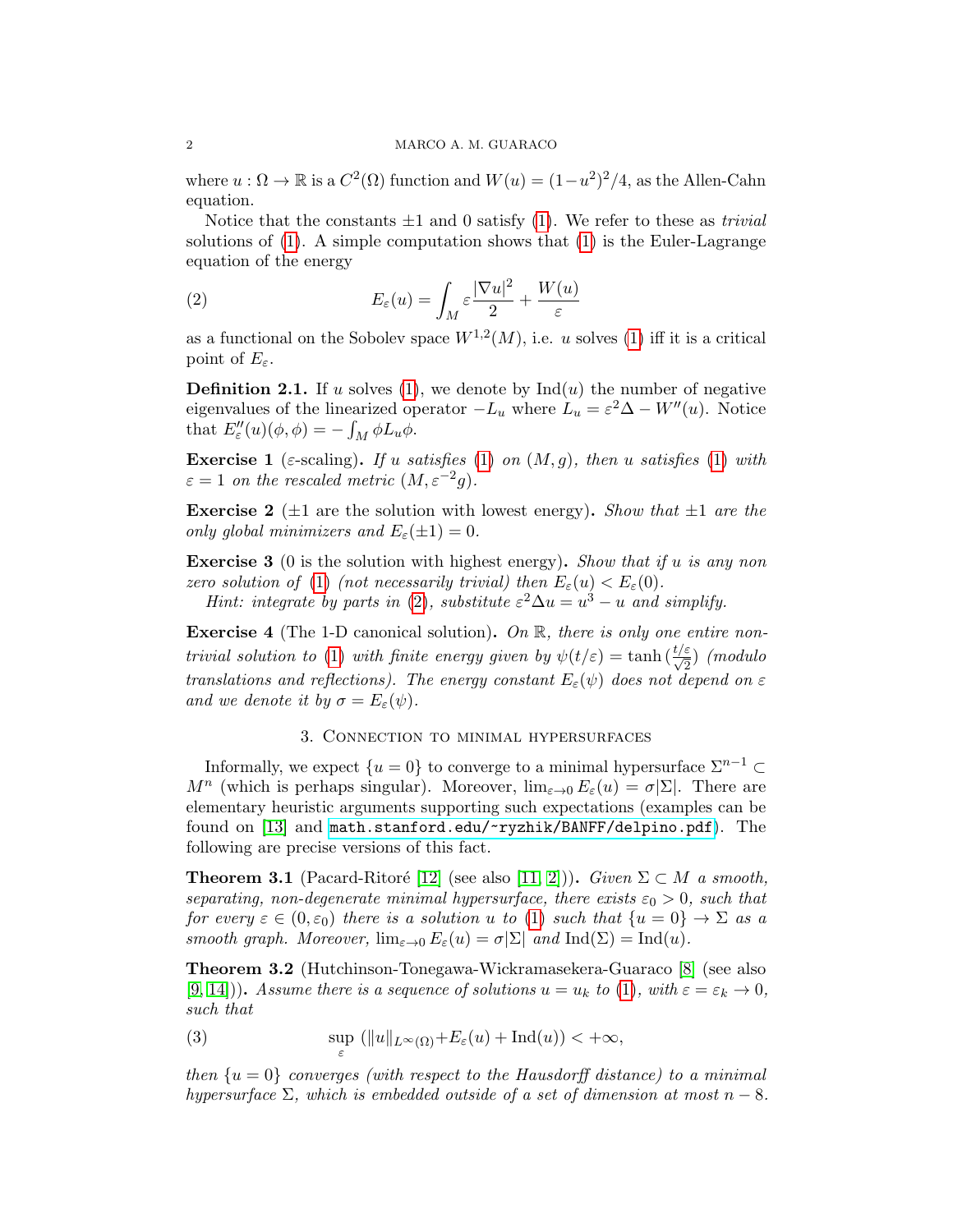Moreover, if  $\Sigma_1, \ldots, \Sigma_k$  are the connected components of  $\Sigma$ , then  $\lim_{\varepsilon \to 0} E_{\varepsilon}(u) =$  $m_1|\Sigma_1|+\cdots+m_k|\Sigma_k|$ , for  $m_i \in \mathbb{N}$ .

**Remark.** It is possible to define an index for  $\Sigma$  with respect to vector fields. This works even when it is not orientable. In this sense, P. Gaspar [\[5\]](#page-7-3) showed that under hypothesis [\(3\)](#page-1-1), one has  $\text{Ind}(\Sigma) \leq \lim_{\varepsilon \to 0} \text{Ind}(u)$ .

**Theorem 3.3** (Chodosh-Mantoulidis [\[3\]](#page-7-4)). Let  $n = 3$ . Assume there is a sequence of solutions  $u = u_k$  to [\(1\)](#page-0-0), with  $\varepsilon = \varepsilon_k \to 0$ , such that

$$
\sup_\varepsilon\ ( \|u\|_{L^\infty(\Omega)}+E_\varepsilon(u)+\mathrm{Ind}(u))<+\infty,
$$

then, outside of a finite set,  $\{u = 0\}$  converges to a minimal hypersurface  $\Sigma$  as a multigraph. As above,  $\lim_{\varepsilon\to 0} E_{\varepsilon}(u) = m_1|\Sigma_1| + \cdots + m_k|\Sigma_k|$ . If  $m_i \neq 1$ , then  $\Sigma_i$  admits a positive Jacobi vector field. In particular, if  $\Sigma$  is non-degenerate or Ric<sub>M</sub> is positive then  $m_i = 1$ , for all  $i = 1, \ldots, k$ .

**Remark.** Let  $\Sigma$  be a separating hypersurface. Denote by  $\text{Nul}(\Sigma)$  and  $\text{Nul}(u)$ , the nullity of J and  $E''_{\varepsilon}$ , respectively. Chodosh-Mantoulidis [\[3\]](#page-7-4) showed that if  $m_i = 1$  for all  $i = 1, ..., k$  then  $\lim_{\varepsilon \to 0} \text{Ind}(u) + \text{Nul}(u) \leq \text{Ind}(\Sigma) + \text{Nul}(\Sigma)$ .

4. Other fundamental properties of solutions

Let M be a closed manifold and u a solution to  $(1)$  on M.

**Exercise 5.** Show that  $|u| \leq 1$ . If the equality holds at one point then  $u = \pm 1$ . Hint: use the maximum principle.

<span id="page-2-0"></span>**Exercise 6.** If u is a non-trivial solution then  $\{u = 0\} \neq \emptyset$ .

Hint: Assume  $\{u=0\}=\emptyset$  and try the linear deformation connecting u with sgn(u), i.e  $(1-t)u + t$ sgn(u).

<span id="page-2-1"></span>**Exercise 7** (\*). Show that if  $u(p) = 0$  then  $E_{\varepsilon}(u)|_{B_{\varepsilon}(p)} > c_0$  for some universal  $constant$   $c_0$ .

Hint: Work on the rescaled metric  $(M, \varepsilon^{-2}g)$ . There, u satisfies  $\Delta u - W'(u) =$ 0. Since  $|u| \leq 1$  you can use Schauder estimates to obtain  $C^{1,\alpha}$ -bounds on u. This implies that the u must be close to zero on  $B_1(p)$ . Scaling back, this gives a lower bound on the potential term of the energy  $\int_{B_{\varepsilon}(p)} W(u)/\varepsilon$ .

<span id="page-2-2"></span>**Exercise 8** (A positive solution with Dirichlet boundary data exists if  $\varepsilon$  is small or if the region is large enough). Let  $\phi$  be the first eigenfunction of the Laplacian on a region  $\Omega$ . Show that  $E_{\varepsilon}(\phi) < E_{\varepsilon}(0)$  iff  $\varepsilon^2 \lambda_1 < 1 - \frac{1}{2}$  $\overline{2}$  $\int_M \phi^4$  $\frac{\int_M \phi^2}{\int_M \phi^2}$ . Conclude that if  $\varepsilon^2 \lambda_1 < 1/2$  then there is a positive solution to [\(1\)](#page-0-0) with Dirichlet boundary data on Ω.

Hint: By standard compactness methods (Rellich-Kondrachov) you can minimize  $E_\varepsilon$  on  $W_0^{1,2}$  $\int_0^{1,2}$ ( $\Omega$ ). The bound  $E_\varepsilon(\phi) < E_\varepsilon(0)$  guarantees that the minimizer u is not zero. Since  $|\nabla |u|| = |\nabla u|$ , it follows that  $|u|$  is also a minimizer. Use the maximum principle to conclude that u is non-zero in  $\Omega$ .

<span id="page-2-3"></span>Exercise 9 (\*Uniqueness of positive solutions with Dirichlet boundary data). Show that the solution from the previous exercise is unique.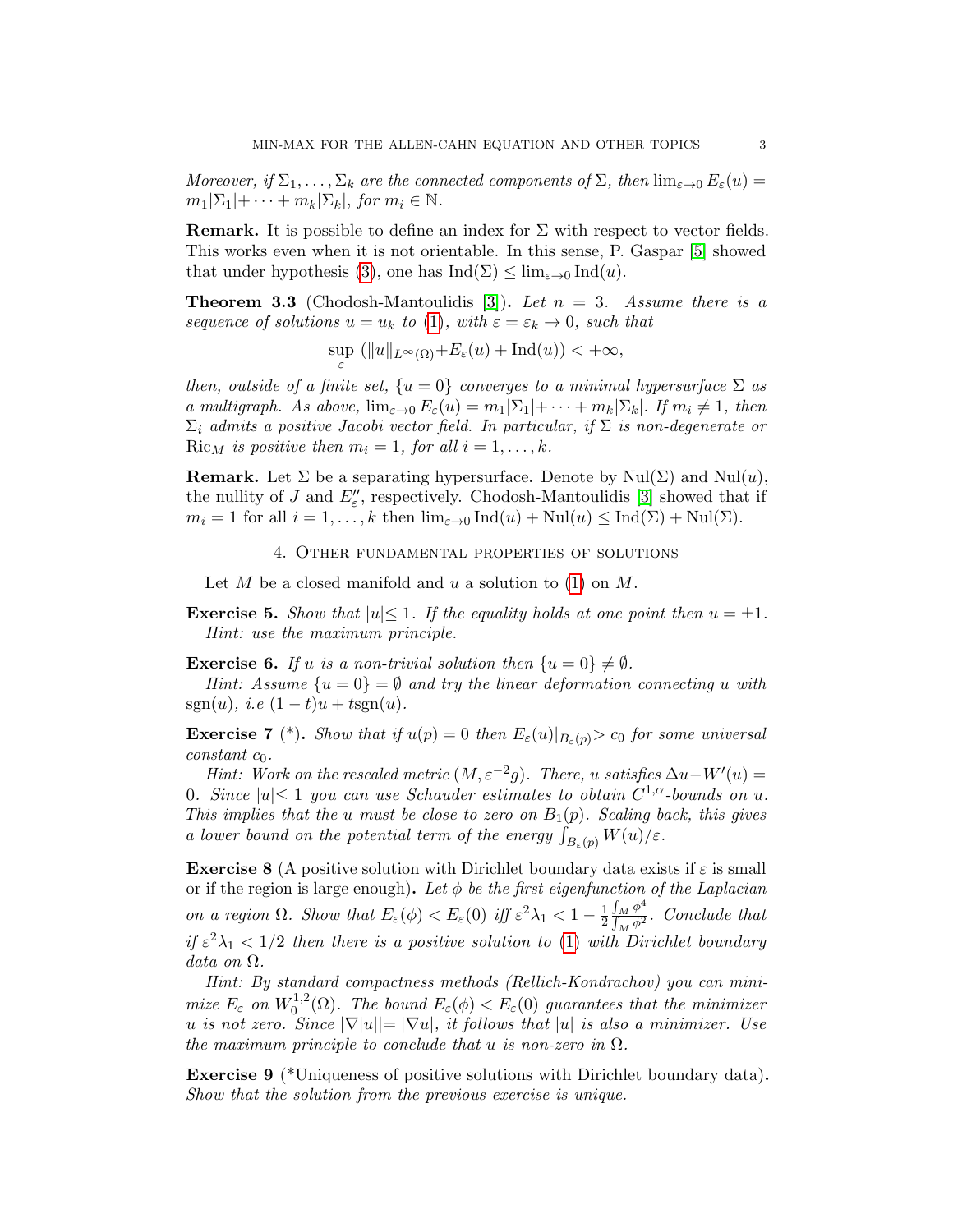Hint: This proof from  $[1]$ , is general and it works for a wide range of semilinear equations. Let  $u_1$  and  $u_2$  positive solutions with Dirichlet boundary data. The  $formula -W'(u_i) < u_i$ , implies  $0 < \Delta u_i + u_i$ . Apply the strong maximum principle to conclude  $\partial_{\nu} u_i < 0$  and that the functions  $u_1/u_2$  and  $u_2/u_1$  are in  $L^{\infty}$ . Integrating by parts obtain the formula

$$
\int_{\Omega} \left( -\frac{\Delta u_1}{u_1} + \frac{\Delta u_2}{u_2} \right) (u_2^2 - u_1^2) = \int_M \left| \nabla u_1 + \frac{u_1}{u_2} \nabla u_2 \right|^2 + \left| \nabla u_2 + \frac{u_2}{u_1} \nabla u_1 \right|^2 \ge 0.
$$

Then uniqueness, i.e.  $u_1 = u_2$ , follows from  $\int_{\Omega}$  $\Bigg(-\frac{W'(u_1)}{u_1}\Bigg)$  $\frac{u_1}{u_1} + \frac{W'(u_2)}{u_2}$  $\overline{u_2}$  $\Big\}\left(u_2^2 - u_1^2\right) \geq 0.$ 

**Remark.** On  $\Omega \setminus \{u = 0\}$ , we can rewrite the Allen-Cahn equation as a linear equation with good decay estimates

$$
0 = \varepsilon^2 \Delta u - W'(u)
$$
  
\n
$$
= \varepsilon^2 \Delta (u - \operatorname{sgn}(u)) - W'(u)
$$
  
\n
$$
= \varepsilon^2 \Delta (u - \operatorname{sgn}(u)) - u^3 + u
$$
  
\n
$$
= \varepsilon^2 \Delta (u - \operatorname{sgn}(u)) - u(u^2 - 1)
$$
  
\n
$$
= \varepsilon^2 \Delta (u - \operatorname{sgn}(u)) - u(u^2 - \operatorname{sgn}(u)^2)
$$
  
\n
$$
= \varepsilon^2 \Delta (u - \operatorname{sgn}(u)) - u(u + \operatorname{sgn}(u))(u - \operatorname{sgn}(u))
$$
  
\n
$$
= \varepsilon^2 \Delta (u - \operatorname{sgn}(u)) - |u| (|u| + 1)(u - \operatorname{sgn}(u))
$$
  
\n
$$
= \varepsilon^2 \Delta v - cv,
$$

where  $v = u - \text{sgn}(u)$  and  $c = |u|(|u|+1) \geq 0$ . The formula  $0 = \varepsilon^2 \Delta v - cv$  is a linear equation with  $c > 0$ . Exponential decay for solutions of this equation are standard. Indeed:

<span id="page-3-0"></span>**Exercise 10** (\*). Show that the function  $v = u-\text{sgn}(u)$  decays exponentially fast in terms of its distance to the nodal set  $\{u = 0\}$ . More precisely,  $|v(p)| \leq Ce^{-\sigma t/\varepsilon}$ , where  $t = \text{dist}_M(p, \{u = 0\}).$ 

Hint: For the canonical 1-D solution, this follows immediately from its formula. In general, you can work on a region where the function  $t = dist_M(\cdot, \{u =$ 0}) is smooth. Here, you can construct supersolutions to the linear operator  $\varepsilon^2\Delta - c$ , where c is the function above. Try functions of the form  $ae^{-\sigma t/\varepsilon} + b \cosh(t/\varepsilon)$  in order to apply the maximum principle on a bounded set. Then, make  $b \rightarrow 0$ .

**Definition 4.1.** We say that a function  $v = v_{\varepsilon}$  is of order  $o(\varepsilon^{\mathbb{N}})$  on a region  $\Omega$ if all of its derivatives and integrals on  $\Omega$  decay faster than any polynomial, i.e.  $\|\nabla^k v\|_{L^p(\Omega)} = o(\varepsilon^m)$ , for all  $m \in \mathbb{N}$ .

Remark. By Schauder, the exponential decay extends to all the derivatives of  $u - \text{sgn}(u)$ , in particular,  $|\nabla^k u| \leq Ce^{-\sigma t/\varepsilon}$ , where  $t = \text{dist}_M(p, \{u = 0\})$ . This formula implies precise estimates for  $u - sgn(u)$  and its derivatives on regions where  $t/\varepsilon > L > 0$ . Moreover,  $u - \text{sgn}(u)$  is  $o(\varepsilon^{\mathbb{N}})$  in regions where  $t/\varepsilon \to \infty$ . Estimates on regions where  $t/\varepsilon \leq L$ , follow from blow-up arguments depending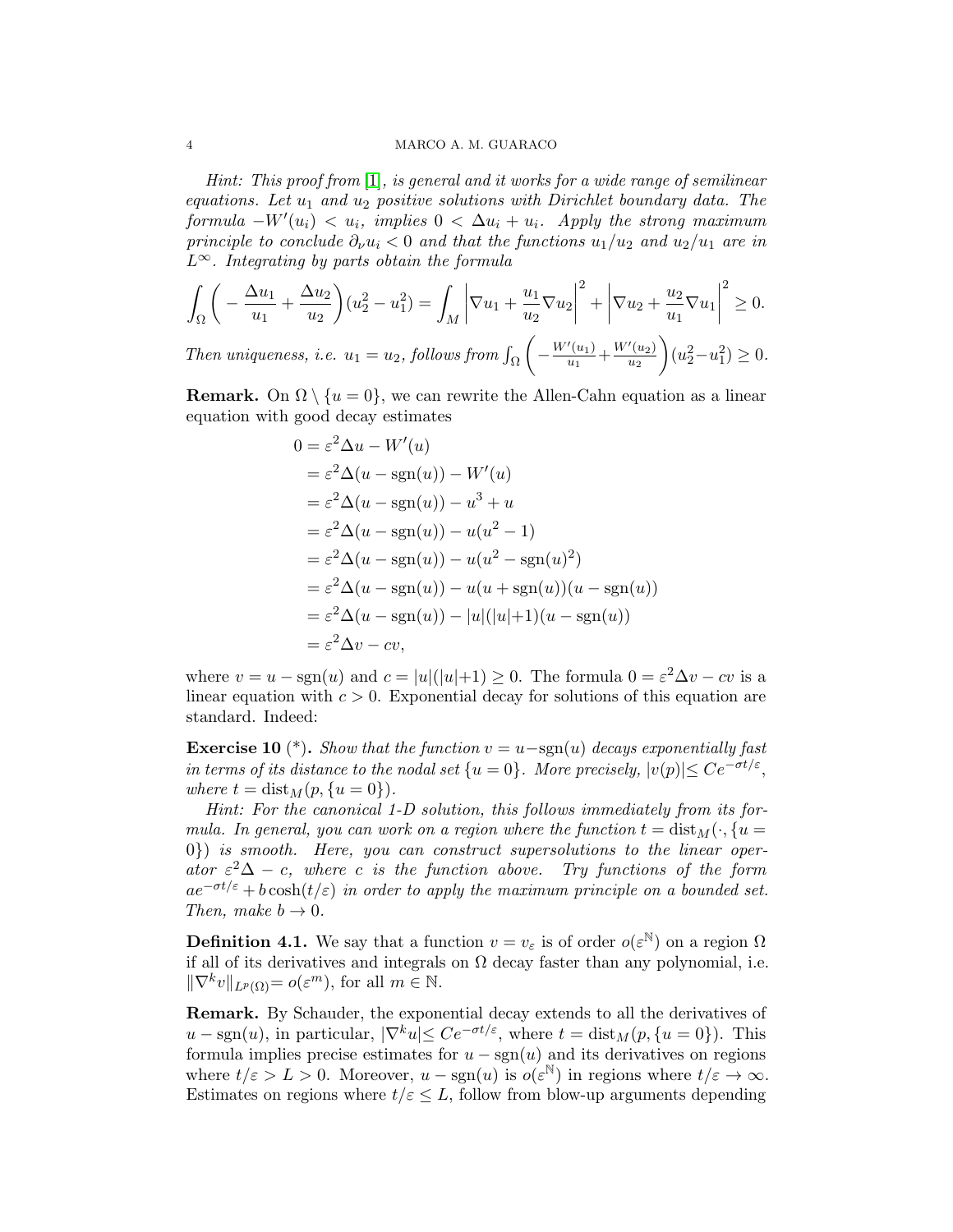on particular geometrical assumptions. These ideas are a central aspect of the theory.

**Exercise 11.** Let  $B_R(0)$  be the n-dimensional ball of radius  $R > 0$  in  $\mathbb{R}^n$ . Show that if u is the positive solution to [\(1\)](#page-0-0) on  $B_R(0)$  then u is rotationally symmetric and  $1 - Ce^{-R/\varepsilon} \le u(0) < 1$ . Conclude that when  $R \to \infty$  then  $u \to +1$  on compacts.

Hint: for the last claim use Schauder estimates and compactness embeddings of Holder spaces.

#### 5. Construction of solutions by min-max

Since  $E_{\varepsilon}$  has only two isolated global minima, it is natural to expect the existence of a solution of mountain-pass type with  $\text{Ind}(u) \leq 1$ . Moreover, by the convergence theorems from Section [3,](#page-1-2) if we can control the energy of such solutions, both from above and below, we can construct a minimal hypersurface (perhaps with a singular set of dimension at most  $n-8$ ). This was done originally in [\[8\]](#page-7-2) for  $n \geq 3$  and extended to  $n = 2$  on [\[10\]](#page-8-5). In this section we discuss a generalization of this construction which is presented in detail in [\[6\]](#page-7-6).

**Exercise 12.** Show that there is a Morse function  $f : M \to \mathbb{R}$  such that the level sets  $\Sigma_t = \{f = t\}$  move continuously with respect to the Hausdorff distance.

Hint: the problem is that f might have local maxima (or minima). Nonetheless, these are isolated points and you can transform them into global maxima (or minima) by modifying the function just on a small neighborhood around this points.

Let f be a Morse function as in the previous exercise. As a first step on the construction of solutions, we use the one-parameter family of hypersurfaces  $\Sigma_t = \{f = t\}$  to give an example of a higher-dimensional, odd family of functions  $h: S^p \to W^{1,2}(M)$  with energy bounded from above independently of  $\varepsilon$ .

For each  $z \in \mathbb{C}$ , we define an associated distance function on M by

$$
d_z: M \to \mathbb{R}_{\geq 0}, \quad d_z(x) = \text{dist}_M(x, \Sigma_{\text{Re}(z)}) + \text{dist}_{\mathbb{C}}(z, f(M)),
$$

where  $f(M) = [\min_M f, \max_M f]$ . For each  $a = (a_0, \ldots, a_p) \in S^p$ , consider the polynomial  $P_a(z) = \sum_{i=0}^p a_i z^i$  and let  $C(a)$  be the set of its roots in the complex plane. We then define the functions

$$
d_a(x) = \begin{cases} \min\{d_z(x) : z \in C(a)\} & \text{if } C(a) \neq \emptyset \\ +\infty & \text{if } C(a) = \emptyset \end{cases}.
$$

Finally, define

 $\rho_a(x) = \text{sgn}_a(x)d_a(x),$ 

where  $sgn_a(x) = sgn(P_a \circ f(x))$ , whenever  $d_a(x) > 0$ .

**Exercise 13** (\*\*). Let  $\psi$  be the canonical one-dimensional solution. Show that  $a \in S^p \to h_a = \psi \circ \rho_a \in W^{1,2}(M)$  is continuous. Moreover,  $h_{-a} = -h_a$  and  $\limsup_{\varepsilon\to 0} \sup_{\varepsilon} E_{\varepsilon}(h_a) = \sigma p \sup_{t\in\mathbb{R}} |\Sigma_t|.$ 

Hint: once we have constructed the right distance functions  $d_a$ , the rest of the computations are long, but elementary. You can find them on [\[6\]](#page-7-6).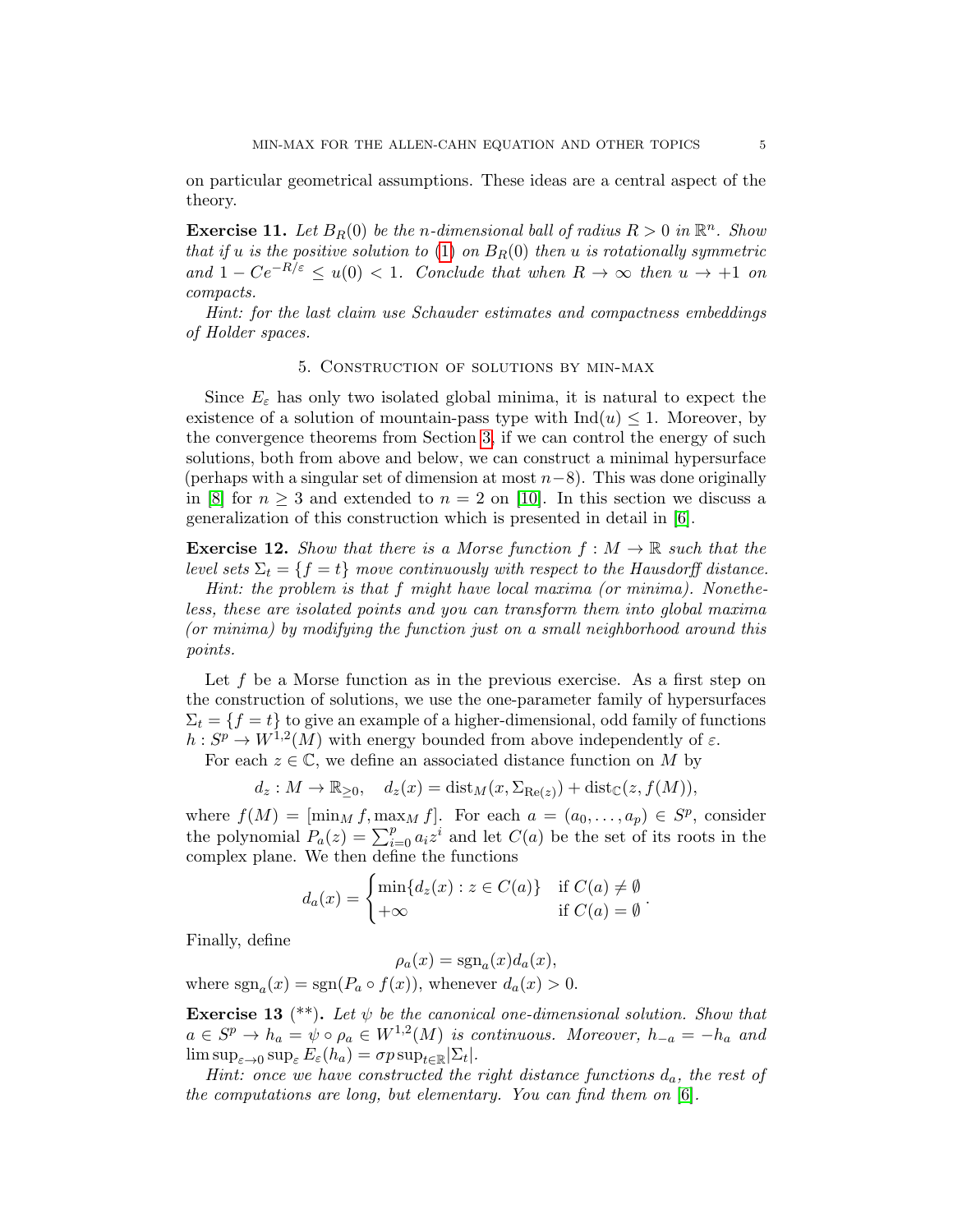## 6 MARCO A. M. GUARACO

The topology of  $W^{1,2}(M)$  is trivial, but to hope to find critical points by means of min-max methods we need first to have some interesting topology. In this particular case, this follows from equivariant min-max methods that exploit the  $\mathbb{Z}_2$ -symmetries of the functional  $E_\varepsilon$  on  $W^{1,2}(M)$ .

Define  $\mathcal{H} = W^{1,2}(M) \setminus \{0\}$  and denote by S the unit sphere of  $\subset \mathcal{H}$ . Then  $\mathcal{H} \simeq \mathcal{S} \times (0, +\infty)$  is a (non-complete) smooth Hilbert manifold. We can think of the  $S$  as a infinite dimensional sphere. More precisely, given the natural inclusions of finite dimensional spheres  $S^1 \subset S^2 \subset S^3 \subset \cdots$  the infinite dimensional sphere is defined as the set  $S^{\infty} = \bigcup_{k \in \mathbb{N}} S^k$  with the largest topology making the inclusions continuous. Given an infinite set of linearly independent vectors  $v_1, v_2, v_3, \ldots$  on  $W^{1,2}$  (e.g. eigenvalues of the Laplacian) we can take the unit sphere on each finite dimensional span  $E^k = span(v_1, \ldots, v_k)$ . This gives us the inclusions  $S^1 \subset S^2 \subset \cdots \subset S^{\infty} \subset \mathcal{H} \simeq \mathcal{S} \times (0, +\infty)$ .

Now, notice that the  $\mathbb{Z}_2$ -action on H given by the antipodal map  $u \to -u$  is free. Therefore,  $\mathcal{H}/\mathbb{Z}_2$  is a smooth (but punctured) Hilbert manifold and we have the inclusions

$$
\mathbb{RP}^1 \subset \mathbb{RP}^2 \subset \cdots \subset \mathbb{RP}^\infty \subset \mathcal{H}/\mathbb{Z}_2 \simeq \mathcal{S}/\mathbb{Z}_2 \times (0, +\infty).
$$

It is a well-known fact that the cohomology of  $\mathbb{RP}^{\infty}$  (with coefficients  $\mathbb{Z}_2$ ) is a polynomial algebra  $\mathbb{Z}_2[\gamma]$  generated by a single non-trivial element  $\gamma$  of the first cohomology group. It is the case that the cohomology group of  $\mathcal{H}/\mathbb{Z}_2 \simeq \mathcal{S}/\mathbb{Z}_2 \times (0, +\infty)$  has the same form. This is a more subtle assertion (see [\[6\]](#page-7-6) for the precise topological statements). However, the inclusions above should at least convince you that the cohomology of  $\mathcal{H}/\mathbb{Z}_2$  is at least as complicated as  $\mathbb{Z}_2[\gamma]$ .)

Summarizing, all these arguments tell us that it should be possible to apply min-max methods to find critical points of  $E_{\varepsilon}$  in  $\mathcal{H}/\mathbb{Z}_2$  (and therefore in H) as long as we can guarantee that our min-max families stay on a bounded set and also away from the singular point which is the origin.

Given  $p \in \mathbb{N}$ , we define the family

$$
\mathcal{F}_p = \{ A \subset W^{1,2}(M) : A \text{ compact}, A = -A \text{ and } \gamma^p(A/\mathbb{Z}_2) \neq 0 \}.
$$

Finally, we define the p-widths

$$
c_{\varepsilon}(p) = \inf_{A \in \mathcal{F}_p} \sup_{A} E_{\varepsilon}.
$$

From the inclusions  $\mathcal{F}_1 \supset \mathcal{F}_2 \supset \mathcal{F}_2 \supset \cdots$  it follows that  $c_{\varepsilon}(1) \leq c_{\varepsilon}(2) \leq \cdots$  is a monotone increasing sequence.

In [\[6\]](#page-7-6), we use that  $E_{\varepsilon}$  has a Palais-Smale property on a suitable subset of  $\mathcal{H}$ , from classical min-max theory to conclude the following result:

**Theorem 5.1.** Fix  $p \in \mathbb{N}$ . For  $\varepsilon$  small enough, there exists a non-trivial solution u to [\(1\)](#page-0-0) with  $E_{\varepsilon}(u) = c_{\varepsilon}(p) < E_{\varepsilon}(0)$  and  $\text{Ind}(u) \leq p \leq \text{Ind}(u) + \text{Nul}(u)$ . Moreover,

$$
0 < \liminf_{\varepsilon \to 0} c_{\varepsilon}(p) \le \limsup_{\varepsilon \to 0} c_{\varepsilon}(p) < +\infty.
$$

*Proof.* Fix  $p \in \mathbb{N}$ . Let h be as in the previous exercise. The existence of  $\varepsilon$ , follows since  $h(S^p) \subset \mathcal{F}_p$ , combined with the upper bound on  $E_{\varepsilon}(h_a)$  (which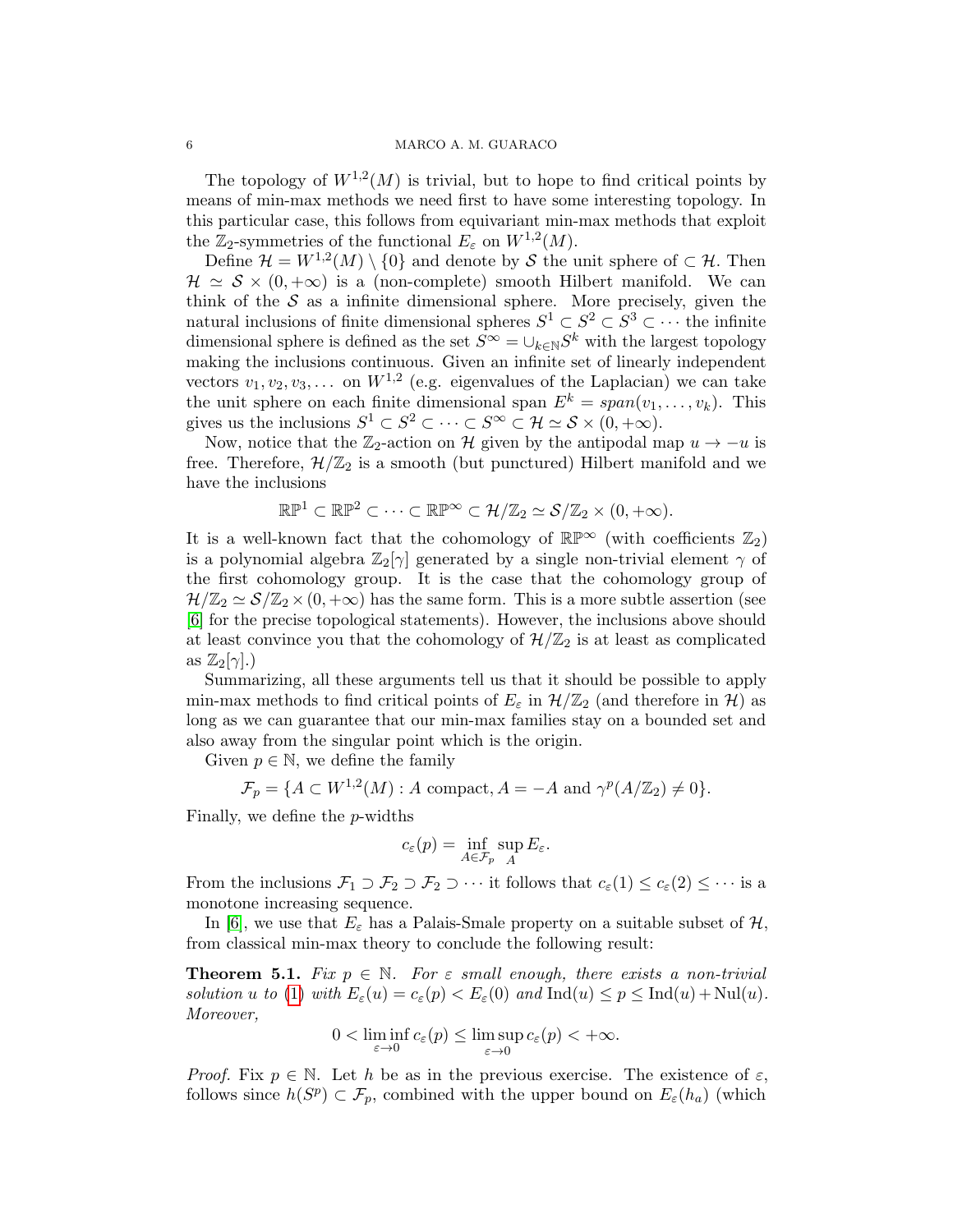is independent of  $\varepsilon$ ) and the fact that  $E_{\varepsilon}(0) = \varepsilon^{-1} \text{Vol}(M)W(0) \to \infty$ . The existence of u, with  $E_{\varepsilon}(u) = c_{\varepsilon}(p)$  and  $\text{Ind}(u) \leq p \leq \text{Ind}(u) + \text{Nul}(u)$  follows from the Palais-Smale condition and Ghoussoub's min-max theorem for cohomological families (see [\[7\]](#page-7-7)). The same upper bound implies  $\limsup_{\varepsilon \to 0} c_{\varepsilon}(p) < +\infty$ . You can prove the lower bound in the following way. First, show that  $c_{\varepsilon}(p) > 0$  (this is easy since the only solutions with energy 0 are the constants  $\pm 1$ ). Finally, notice that  $0 < E_{\varepsilon}(u) < E_{\varepsilon}(0)$ , implies that the solution is not trivial. Then, it has a nodal set from Exercise [6.](#page-2-0) Deduce a lower bound for  $E_{\varepsilon}(u)$  from Exercise  $7.$ 

## 6. Construction of solutions by minimization and gluing

Even for familiar geometries it is hard to determine how the min-max solutions constructed above will look like. Because of this, sometimes it is useful to construct solutions in other ways. In this section, we discuss how to use Exercises [8](#page-2-2) and [9](#page-2-3) to construct solutions by gluing methods. With this approach we can have a good picture of how certain solutions look like and also give very good bounds for their energy. On the other hand, it is hard to estimate their Morse index.

**Exercise 14.** Construct a solution to  $(1)$  on  $S<sup>n</sup>$  with nodal set equal to an equator.

Hint: Use Exercise [8](#page-2-2) to solve the Dirichlet problem on each hemisphere. Choose the positive solution in one and the negative solution in the other. Use Exercise [9](#page-2-3) to conclude that both solutions are rotationally symmetric and indeed, their gradient coincides on the equator. Conclude that the value of the solutions, their gradient and Laplacian, coincide on the equator. Deduce from this that when we glue both solutions we obtain a weak solution of [\(1\)](#page-0-0) (and therefore a smooth solution).

The following exercises deal with similar ideas in different geometries.

Exercise 15. Construct a solution to [\(1\)](#page-0-0) on a rotationally symmetric torus  $\mathbb{T}^n$  whose nodal set is exactly two antipodal slices of  $\mathbb{T}^{n-1}$  (you can actually do it for any even number of equidistant slices).

**Exercise 16.** Construct a solution to  $(1)$  on  $S<sup>n</sup>$  whose nodal set is two orthogonal equators.

Hint: In this case the nodal set is singular. Similar ideas work for showing that after gluing we obtain a weak solution.

**Exercise 17.** Construct a solution to [\(1\)](#page-0-0) on  $\mathbb{R}^2$  whose nodal set is two orthogonal lines.

Hint: First, construct a solution on a ball of radius  $R > 0$  to the Dirichlet problem, having nodal set two orthogonal segments of lines passing through the origin. After this, take the limit as  $R \to \infty$  and use standard Schauder estimates.

**Exercise 18.** Construct a solution to [\(1\)](#page-0-0) on  $\mathbb{R}^2$  whose nodal set is two orthogonal lines.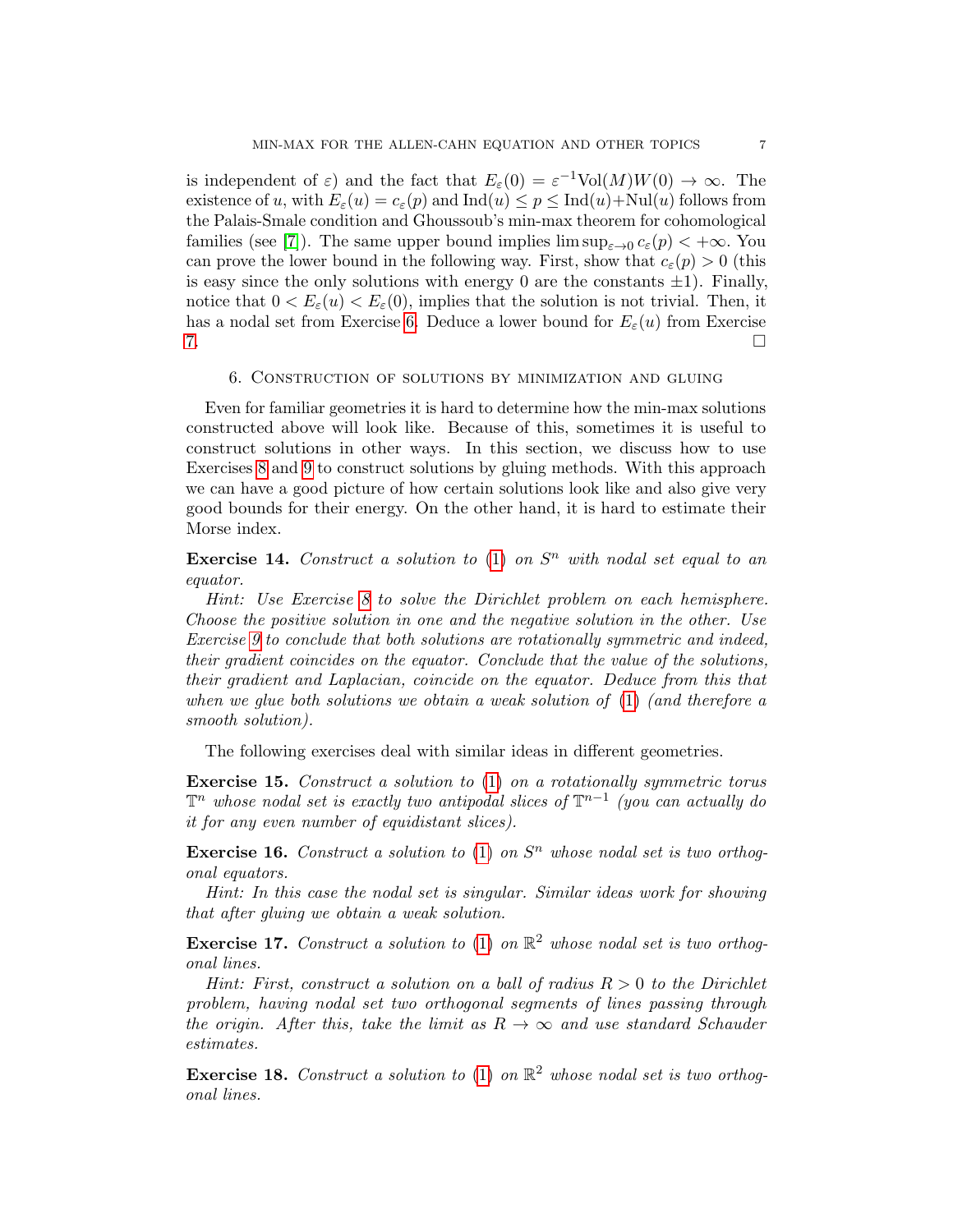## 8 MARCO A. M. GUARACO

Hint: First, construct a solution on a ball of radius  $R > 0$  to the Dirichlet problem, having nodal set two orthogonal segments of lines passing through the origin. After this, take the limit as  $R \to \infty$  and use standard Schauder estimates.

**Exercise 19**  $(*)$ . Construct a solution to [\(1\)](#page-0-0) on  $S<sup>n</sup>$  whose nodal set is two parallels. More precisely,  $\{u = 0\} = S^n \cap \{x_{n+1} = \pm s_0\}$ , for some  $|s_0| < 1$ .

Hint: Define regions  $A_{\tau} = S^n \cap \{|x_{n+1}| < \tau\}$  and  $S^n \setminus A_{\tau} = D_{\tau}^+ \cup D_{\tau}^-$ , where  $D_\tau^\pm$  are the two disks forming the complement of the annulus  $A_\tau$ . Glue together the positive solutions with Dirichlet condition on  $D^{\pm}_{\tau}$  and the negative solution with Dirichlet condition on  $A_{\tau}$ . Show that each solution satisfies an homogeneous Neumann condition at the boundary, which varies continuously with respect to  $\tau$ . Finally, show that when  $\varepsilon$  is small enough, there exists  $\tau \in [0,1]$  such that the gradients of the solutions coincide at the boundary of  $A_{\tau}$ . This is the solution you are looking for.

**Exercise 20** (\*\*). In the example above, you can actually prove that as  $\varepsilon \to 0$ , the zero level set accumulates on an equator with multiplicity 2.

Hint: Show first that the solutions have finite energy. This can be done by expressing the solution in Fermi coordinates around the nodal set and using Exercise [10.](#page-3-0) In particular by Hutchinson-Tonegawa [\[9\]](#page-8-3), the energy will accumulate on an stationary varifold. After passing to a subsequence, we can assume that the zero level set converges to two parallels or the equator. Prove that the energy must concentrate on this limit set (again you can use Exercise [10](#page-3-0) for this). Since two parallels are not stationary, it follows that it must converge to the equator.

**Exercise 21.** Construct a solution to [\(1\)](#page-0-0) on  $\mathbb{R}^{n}$  whose nodal converges to a copy of  $\mathbb{RP}^{n-1}$  with multiplicity 2.

Hint: First, show that the solutions on  $S<sup>n</sup>$  from the previous exercise are even.

#### **REFERENCES**

- <span id="page-7-5"></span>[1] H. BREZIS AND L. OSWALD, Remarks on sublinear elliptic equations, Nonlinear Analysis: Theory, Methods & Applications, 10 (1986), pp. 55–64.
- <span id="page-7-1"></span>[2] R. Caju and P. Gaspar, Solutions of the Allen-Cahn equation on closed manifolds in the presence of symmetry, arXiv preprint arXiv:1906.05938, (2019).
- <span id="page-7-4"></span>[3] O. CHODOSH AND C. MANTOULIDIS, *Minimal surfaces and the Allen-Cahn equation on* 3-manifolds: index, multiplicity, and curvature estimates, arXiv preprint arXiv:1803.02716, (2018).
- <span id="page-7-0"></span>[4] T. H. COLDING AND W. P. MINICOZZI, A course in minimal surfaces, vol. 121, American Mathematical Soc., 2011.
- <span id="page-7-3"></span>[5] P. GASPAR, The second inner variation of energy and the morse index of limit interfaces, The Journal of Geometric Analysis, (2017), pp. 1–17.
- <span id="page-7-6"></span>[6] P. GASPAR AND M. A. GUARACO, The Allen-Cahn equation on closed manifolds, Calculus of Variations and Partial Differential Equations, 57 (2018), p. 101.
- <span id="page-7-7"></span>[7] N. Ghoussoub, Duality and perturbation methods in critical point theory, vol. 107, Cambridge University Press, 1993.
- <span id="page-7-2"></span>[8] M. A. GUARACO ET AL., Min–max for phase transitions and the existence of embedded minimal hypersurfaces, Journal of Differential Geometry, 108 (2018), pp. 91–133.